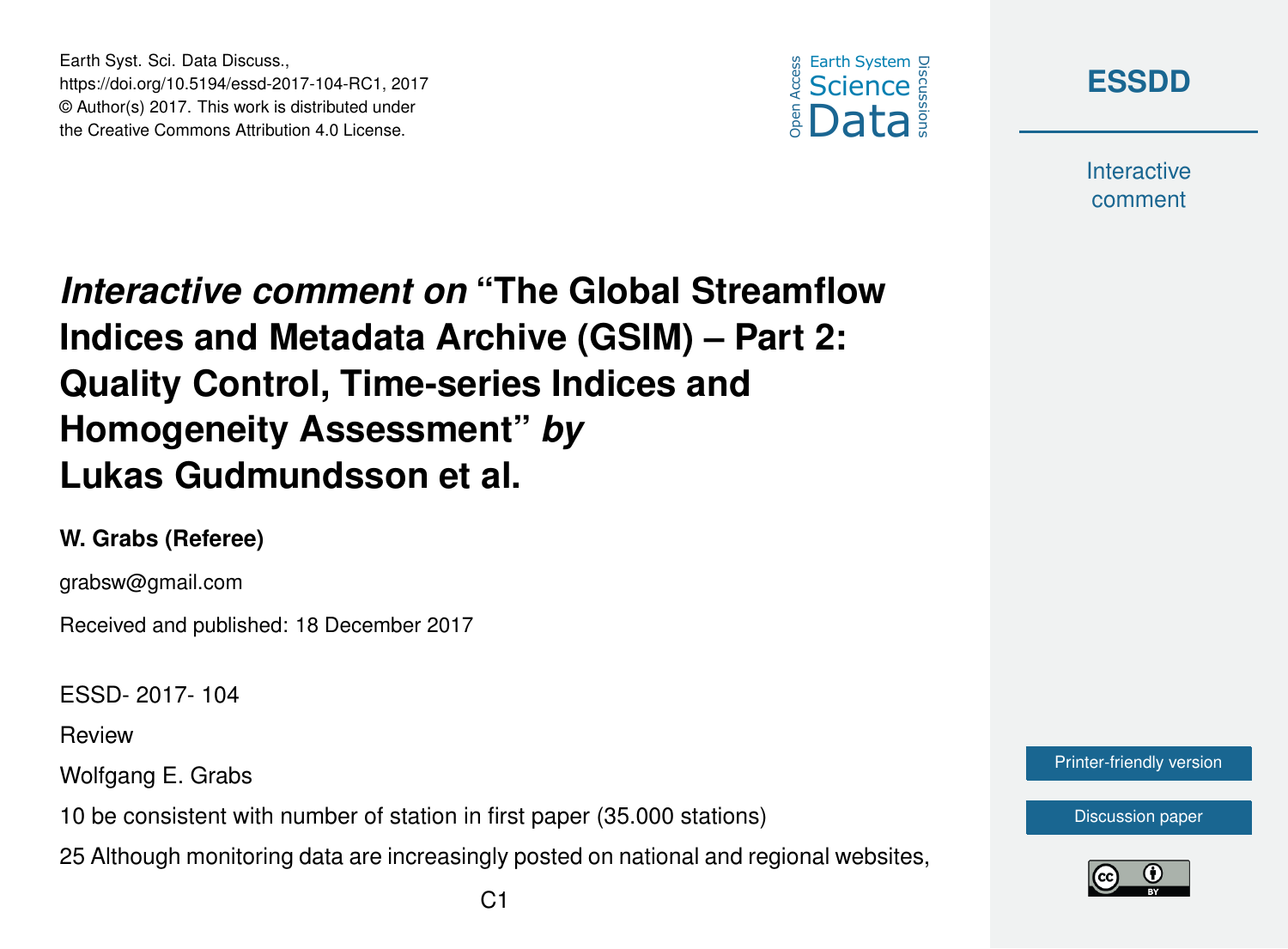this does not relate to entire time series of data. In many cases, data are presented in graphical format only to prevent potential misuse

p 2, para 5 The data contained in different data bases also stem from different sources and often unknown quality control procedures

2, 25 typ-o: "In cases where access. . ."

3, 15 A critical question is whether this data set is a closed data set or whether there is a strategy to keep the data set alive through updates In the latter case, a possible procedure could be outlined how to apply the calculation of the indices to updated time series. Possibly, a tool kit could be proposed to calculate indices on new or updated datasets

4,5 In its latest version (summer 2017), GRDC is no longer providing flags and continues to abstain from flagging data

4,10 Routine QC of data by GRDC (and most other data centres) is limited to plausibility checks and correction of obvious errors

4, 10-15 It should be noted that base or reference periods are an important feature to characterize deviations from base period statistics that is vital for a number of management decisions in water management. The use of climate normal is such an example and efforts are underway to link climate normal to hydrological normals calculated for rivers. Although such normal are not globally valid, they are regionally significant

4,15 The notion that "time series indices cannot be extended when new data becomes available" is a serious constraint that limits the utility of the data set and the approach chosen. Moreover, a closed data set is aging fast. This needs to be discussed more in the paper. There is also the danger that such a data set becomes "orphaned" and continues to be used over a long period of time even when better data set have become available, similar like the RivDis Data of UNESCO more than 20 years ago that still is being used although it containes errors and is long-since superseded

**[ESSDD](https://www.earth-syst-sci-data-discuss.net/)**

**Interactive** comment

[Printer-friendly version](https://www.earth-syst-sci-data-discuss.net/essd-2017-104/essd-2017-104-RC1-print.pdf)

[Discussion paper](https://www.earth-syst-sci-data-discuss.net/essd-2017-104)